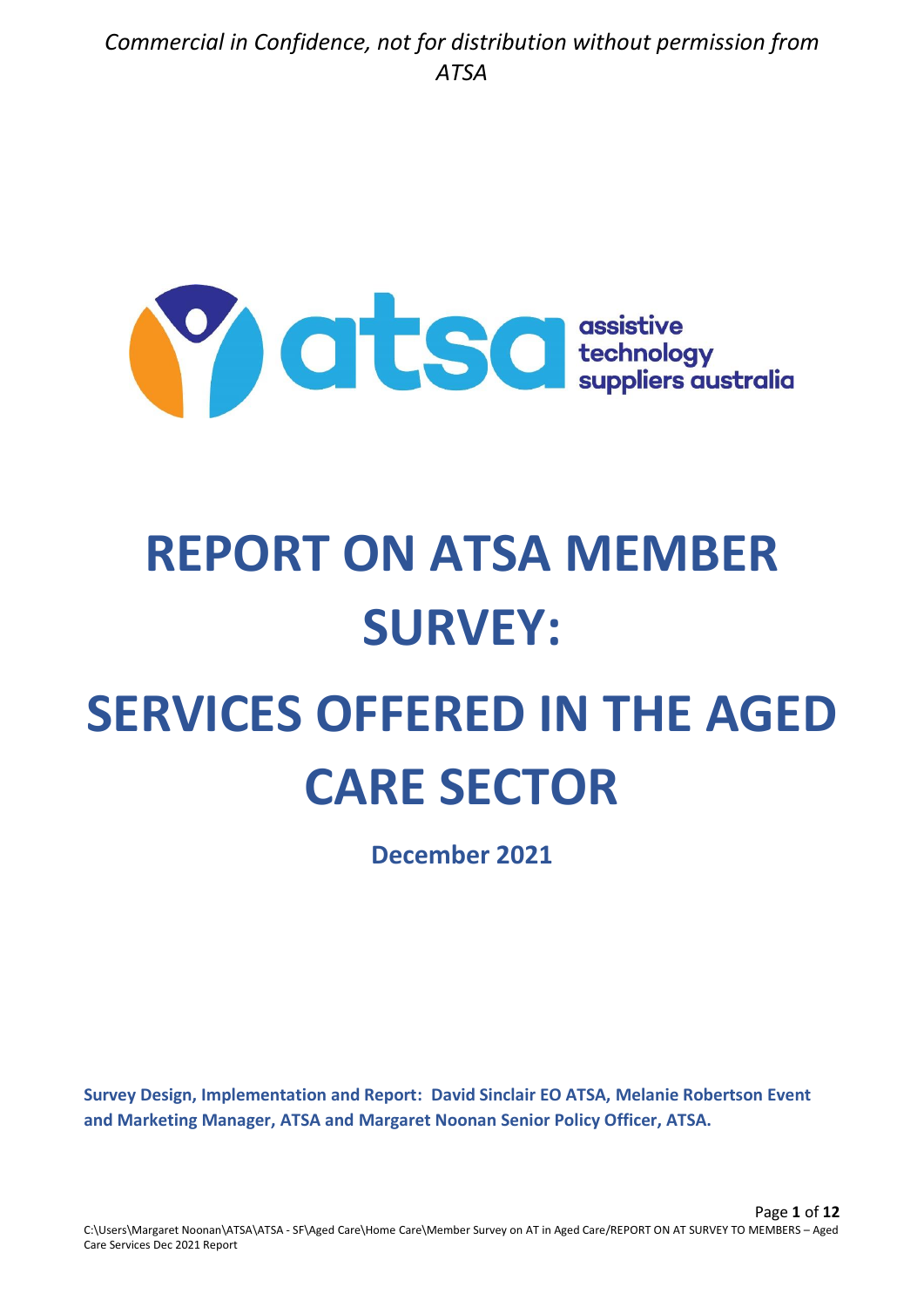## **Summary of Main Findings**

| 80% of respondents supply to the<br>Aged Care sector. 16 % are<br>interested in supporting this<br>market.                                                |                                                                                                                        |
|-----------------------------------------------------------------------------------------------------------------------------------------------------------|------------------------------------------------------------------------------------------------------------------------|
|                                                                                                                                                           | The two key purchase<br>offerings from suppliers to<br>customers are outright<br>purchase and rental/hire.*            |
| Lift Chairs, walker rollators,<br>adjustable beds and shower chairs<br>are the most commonly requested<br>assistive technology from older<br>Australians. |                                                                                                                        |
|                                                                                                                                                           | 77% of respondents will<br>provide equipment valued<br>from \$0-\$200 for hire/rent.                                   |
| 67% of Assistive Technology is<br>delivered within 3 days to metro<br>areas and 60% to regional areas.                                                    |                                                                                                                        |
|                                                                                                                                                           | The delivery cost is \$0-\$60<br>to metro areas for 50% of<br>suppliers and to regional<br>areas for 69% of suppliers. |
| In remote areas time and cost is<br>based on product, distance and<br>number of staff needed with 70%<br>delivered within up to 10 days.                  |                                                                                                                        |

\*In informal discussions with ATSA members, many indicated the hire/rental they offer is short term. See Survey Results section 2 of this report for further details.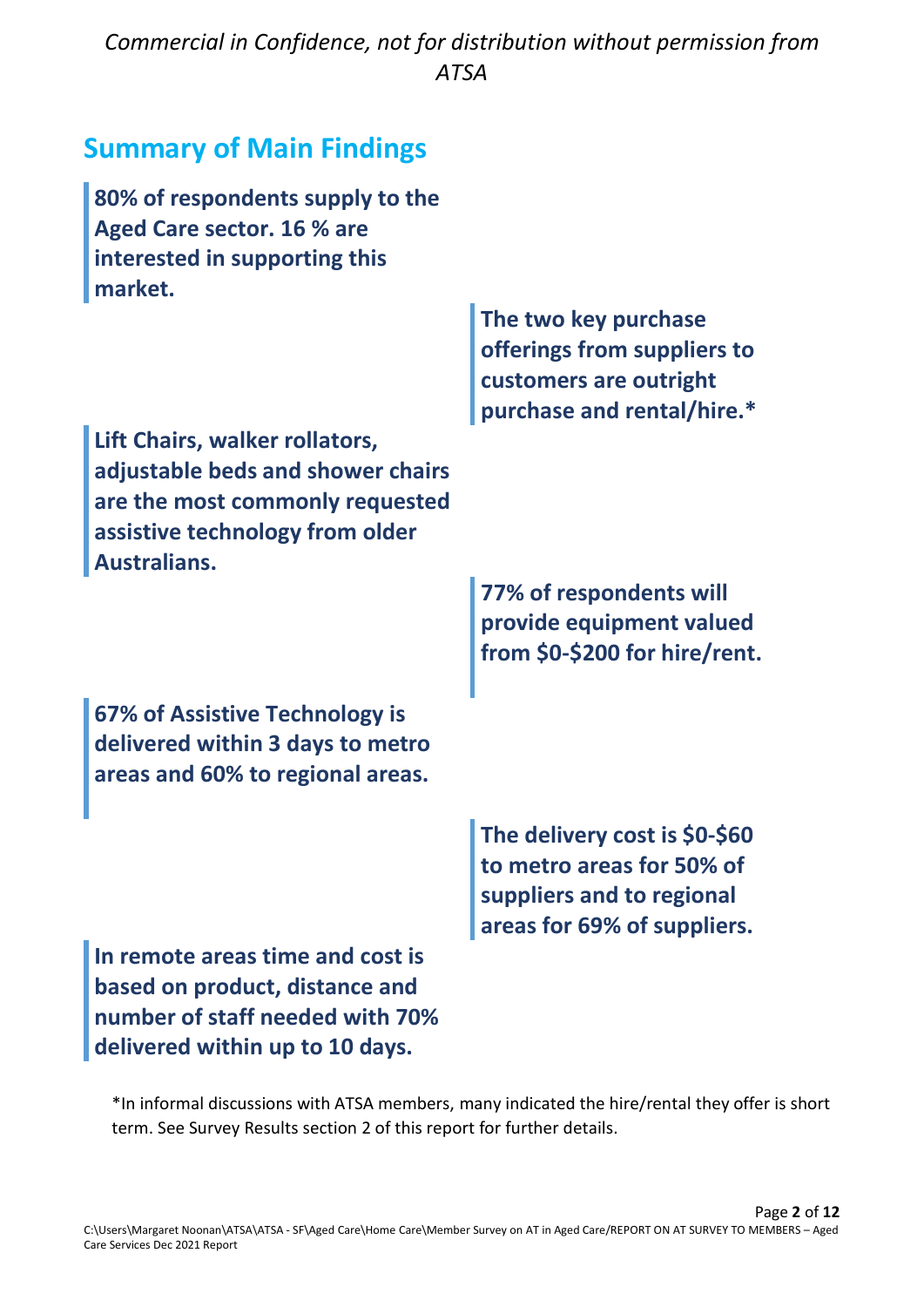# **About this Report**

There were 50 respondents to this survey representing an estimated 26% of the Assistive Technology suppliers in Australia (excluding product sold privately by individuals in the second hand market). The focus of this survey was on the supply of Assistive Technology to the Aged Care sector.

The response rate varied across different questions. The authors attribute this in part, to the commercial sensitivity of some survey questions.

While 80% of respondents are engaged in the provision of Assistive Technology to the Aged Care sector, the remaining 20% responded to the survey based on their supply to other market segments.

The survey design was based on multiple choice and open text responses.

# **Survey Results**

1. Number of respondents active in Aged Care, interested in participating in this market segment or not interested in this market

The survey results show 80% of respondents are already providing Assistive Technology to older Australians and that 16% would be willing to participate in this market segment. 4% of respondents advised they did not want to participate in the supply of Assistive Technology in the Aged Care sector and were excluded from the remainder of the survey.

*Chart 1*

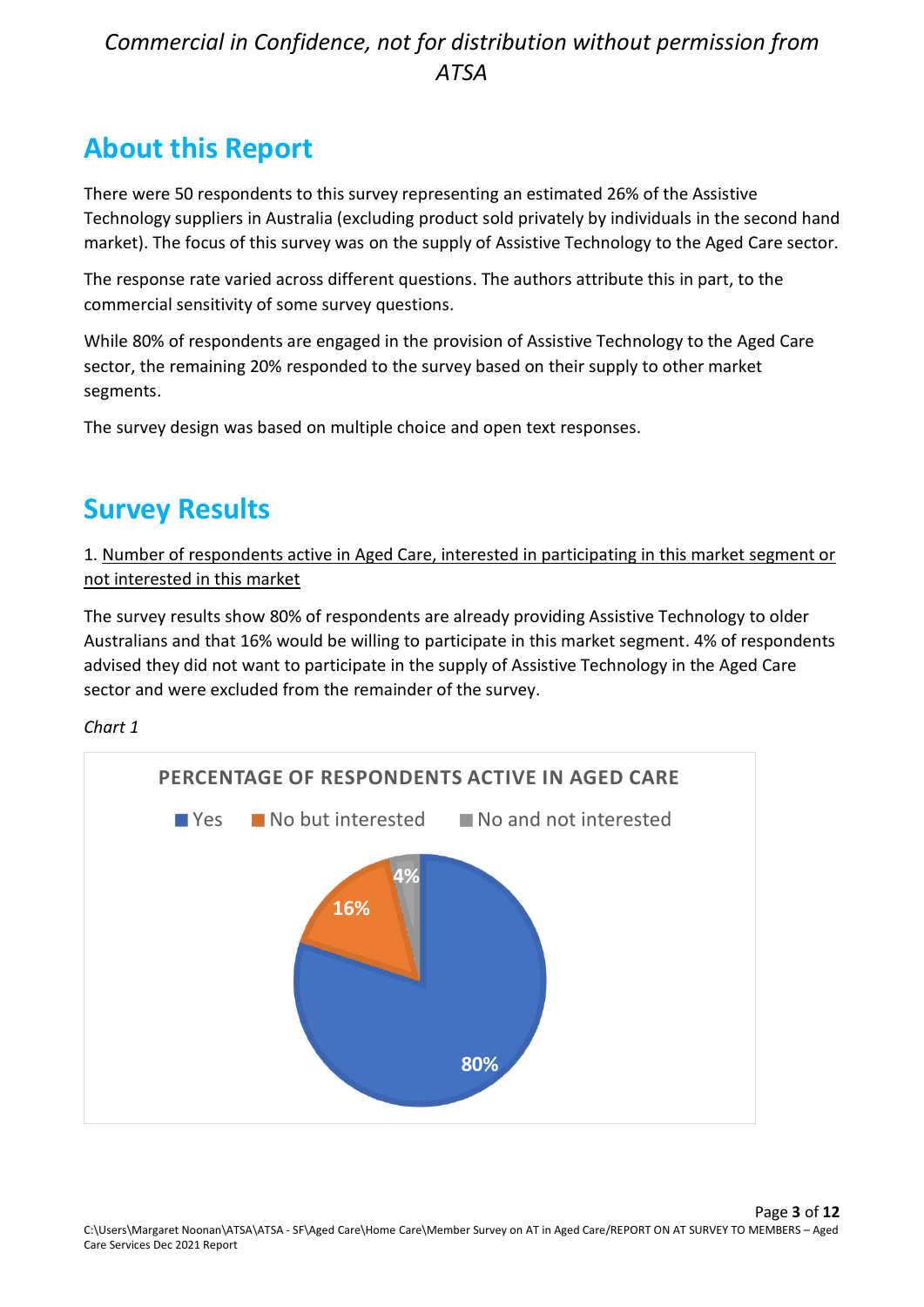## 2. Purchase offerings from suppliers to their clients in the Aged Care market

Chart 2 shows the dominant purchase offerings from suppliers in the Aged Care market were "outright purchase" and "rental/hire". In percentage terms, outright purchase was selected by 41% of respondents and rental/hire by 30% of respondents. ATSA members have advised separately to this survey that their rental/hire offering tends to be short to medium term and is usually linked to the purchase of a device.

77% of respondents indicated the minimum spend that is required for them to rent/hire a device is in the \$0-\$200 range.



#### *Chart 2*

In regard to the rental/hire option, some ATSA members have identified a legal requirement for suppliers to obtain a Credit Licence. This is addressed in the Conclusions section of this Report.

#### 3. Response to strategies to ensure safe return of assistive technology.

This question in the survey was not tied to the Aged Care sector and responses are likely to reflect the current business practice across all market segments.

While the labelling of equipment is dominant at 38% the strategies of a contract with penalties, 28% and deposit 23% are also commonly used. Based on the total number of responses, suppliers are using multiple strategies per device.

We did not receive any comments in regard to the "Other" category in this survey question.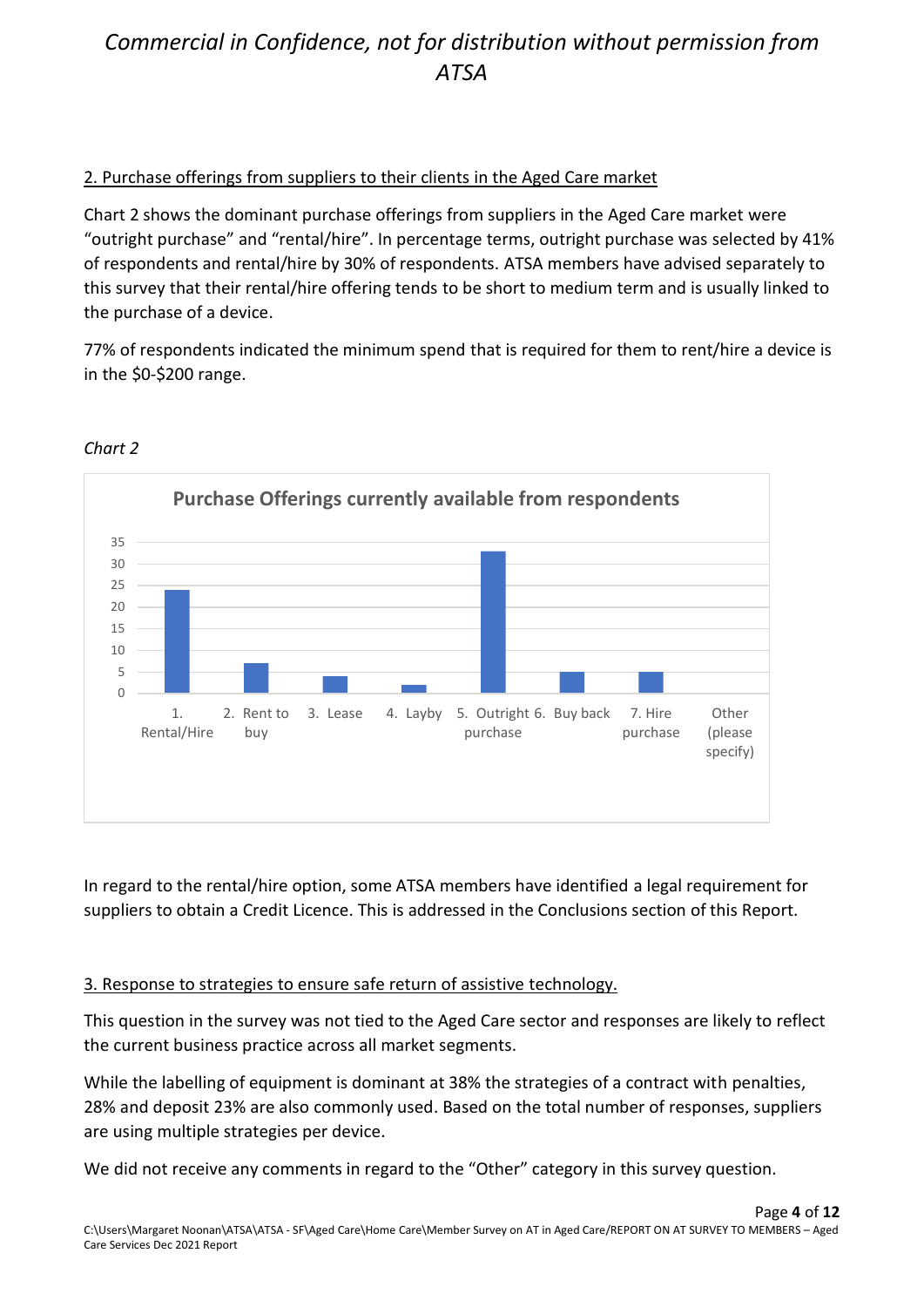

## 4. Capacity to assess the condition of rental/hire AT and do maintenance, cleaning and repairs before reissuing Assistive Technology

60% of those surveyed responded to this question. Of those who did respond 93% advised they currently have the capacity to provide maintenance, cleaning and repairs before a device is reissued to another person.

When those who indicated they currently do not have capacity to service devices before being reissued were asked what they required to build this capacity, the most common response was financial guarantees when equipment is damaged or not returned.

## 5. Purchase offerings that allow for a monthly payment

The following table shows suppliers have monthly payments in place for all types of purchase offerings excluding buy back. The most prominent purchase offering with a monthly payment is the hire/rental option with outright purchase being the next most common. Note: Each supplier may offer multiple options.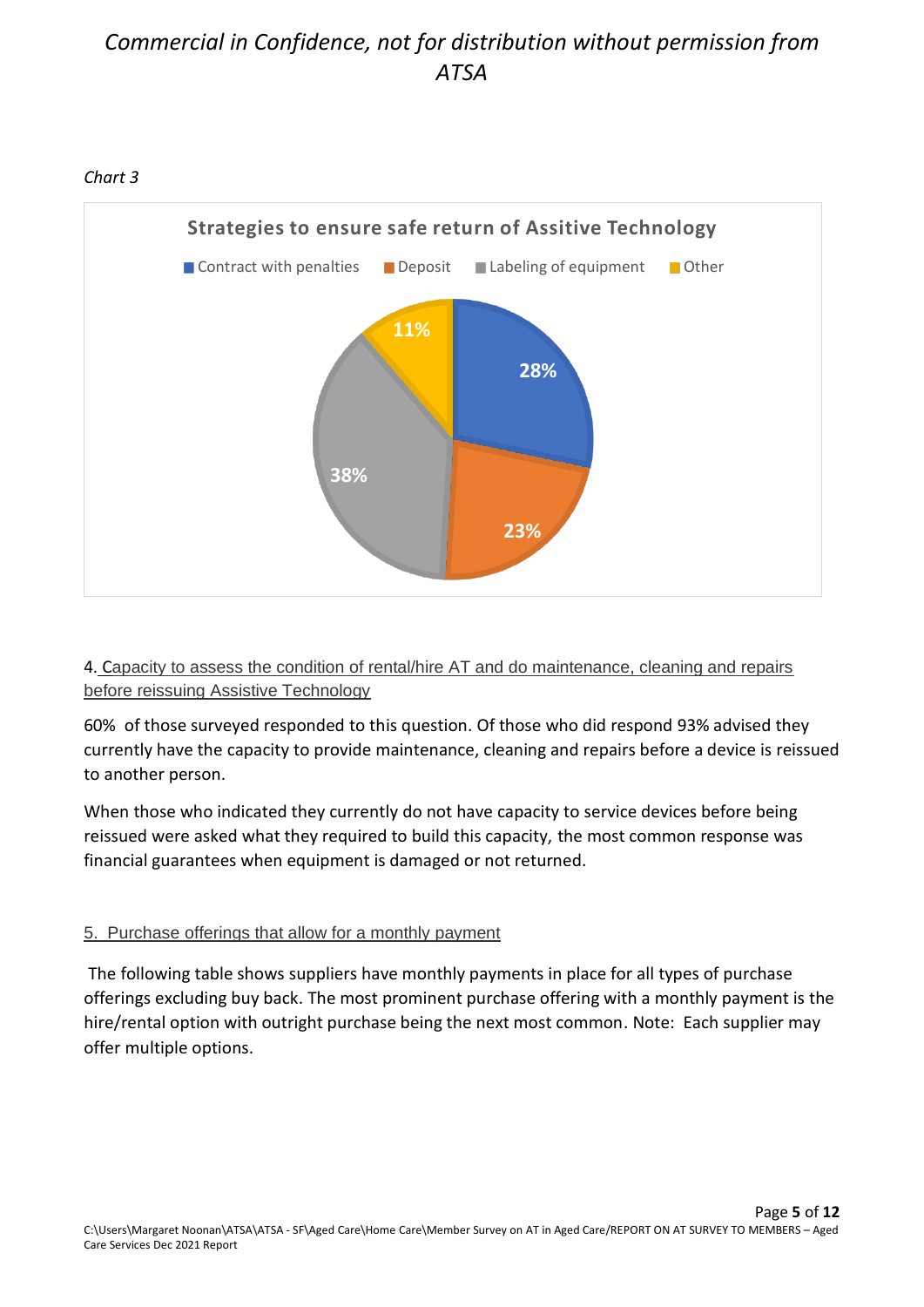

#### *Chart 5*

## 6. Most common Assistive Technology devices currently requested by older Australians

The most common device requested by older Australians from the respondents is the lift chair. Walker rollators, adjustable beds and shower chairs are the next most commonly requested assistive technology devices.

Note due to commercial sensitivity, suppliers were not asked to provide the number of devices they provide. The results below show the number of providers offering each type of device.



*Chart 6*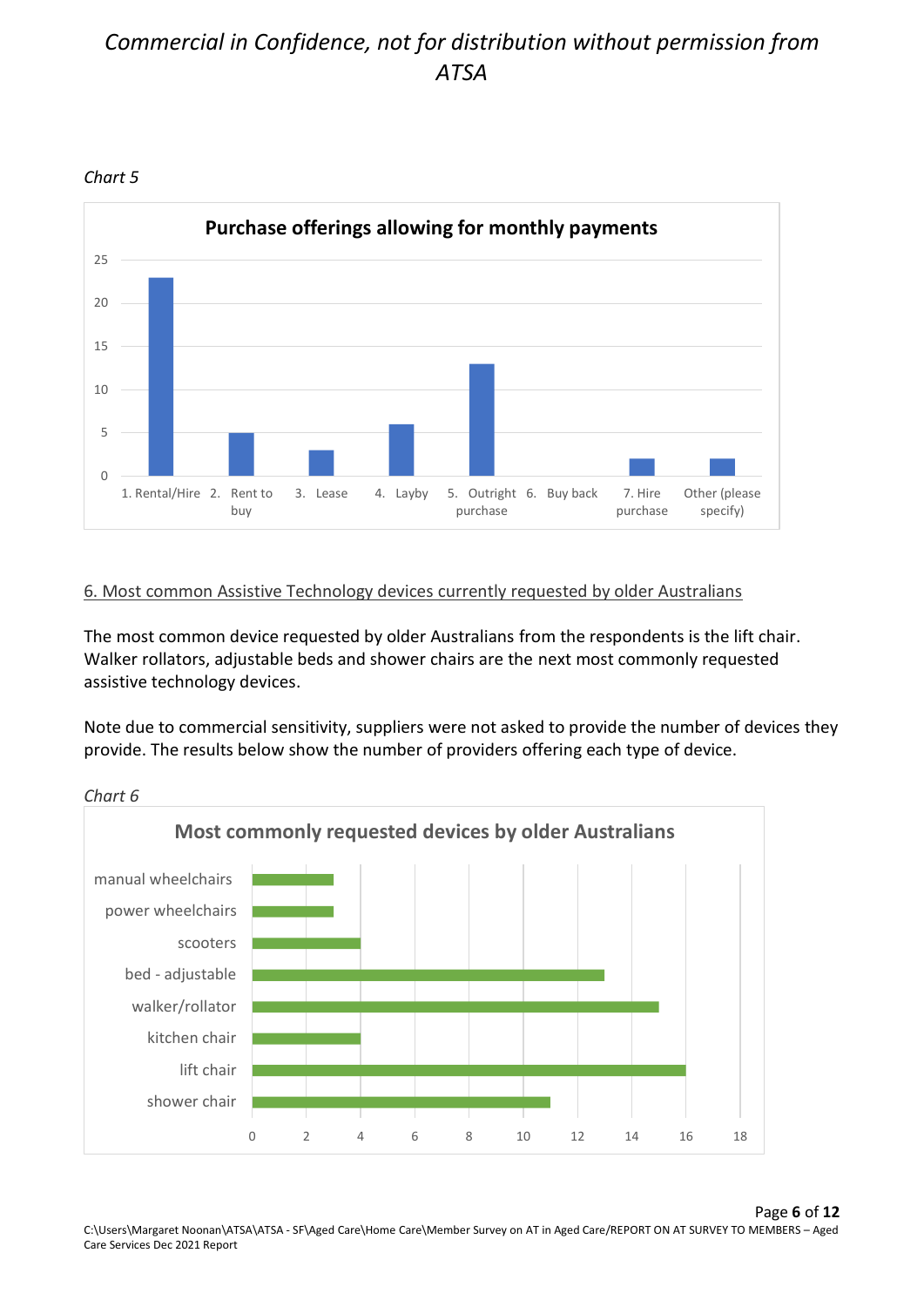Other devices identified only once by suppliers included electronic AT, Thermostatic Shower, bed sticks, toileting aids, automatic pill dispenser, orientation clocks, medication aids, assistive listening devices, reminders and prompts.

Note: In separate discussions with Vision providers, the most common type of equipment requested is magnifiers. Vision Australia have undertaken an extensive survey on the needs of their older clients.

#### 7. Supplier observations and experience on how often Assistive Technology meets clients' needs

A question on how often suppliers observed whether prescribed assistive technology met client's needs was included due to concerns raised by suppliers about needing to adjust AT after delivery to meet the client's needs or the wrong device being ordered by the assessor. The results may guide decisions about the assessment and ordering process.

- $\circ$  62% of respondents indicated client needs were met 91-100% of the time.
- o 19% of respondents indicated client needs were met 81-90% of the time
- $\circ$  10% of respondents indicated client needs were met 71-80% of the time
- $\circ$  10% of respondents indicated client needs were met 61-70% of the time.

#### 8. Typical delivery time in days for Assistive Technology for hire/rental

This question looked at the variation across metro, regional and remote areas. It should be noted the survey did not address the demographic of suppliers. It is therefore not possible to draw conclusions about the distance the supplier has to travel from their base to metro, regional or remote areas.

83% of respondents indicated they can deliver within 1-4 days in metro areas. The remaining 17% indicated they would take up to 10 or more days to deliver in metro areas. As noted above, this could relate to the base location for the suppliers.

In regional areas 60% of respondents indicated they can deliver within 3 days and 27% can deliver within 4-5 days. 13% deliver in 7 or more days.

In remote areas 30% of respondents indicated they can deliver within 3 days, 40% within 10 days and the remaining 30% indicated deliver takes more than 10 days.

## 9. Typical delivery cost for Assistive Technology on hire/rental

While this question related to devices that are hired or rented, it is assumed these same costs would apply irrespective of the purchase offering (rent, buy etc.).

69% of respondents advised they can deliver to metro areas at a cost of up to \$60 while 29% can deliver at a cost of up to \$100. The remaining 2% would have a delivery cost of over \$100. As noted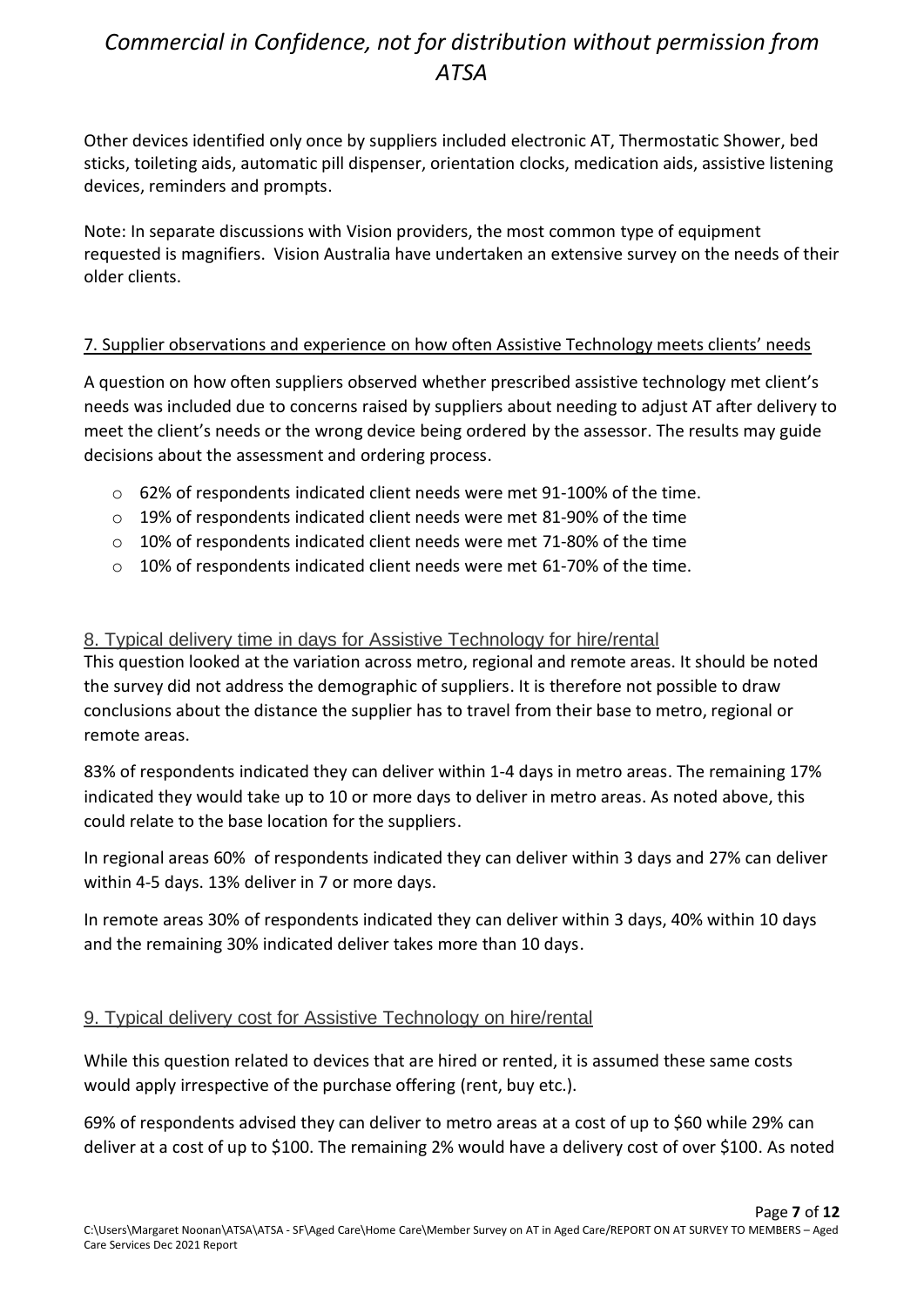previously, information on the location of the suppliers was not collected in this survey and regional based suppliers will have higher delivery costs into metro areas and vice versa.

56% of respondents advised they can deliver to metro areas at a cost of up to \$60 while 38% can deliver at a cost of up to \$100. The remaining respondents have a delivery cost of over \$100.

In regard to remote areas, 42% of respondents have a delivery cost of up to \$100 and 33% calculate delivery cost based on the type of product, distance and the number of staff required to complete delivery. The remaining 25% have a delivery cost in excess of \$100.

## 10. Referral Pathways used by older Australians to suppliers of Assistive Technology

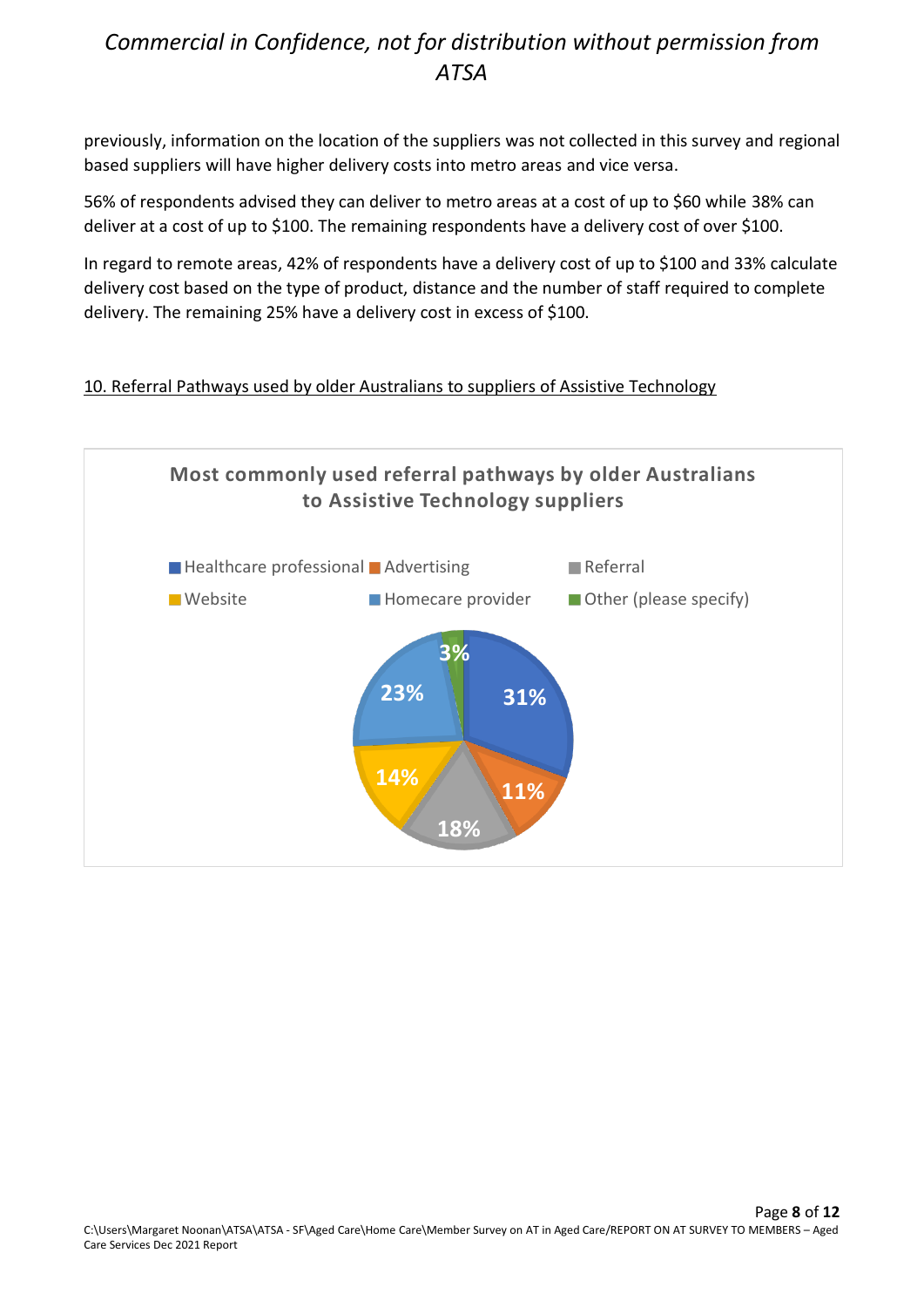# **Conclusions from survey and discussion points for Assistive Technology Framework**

## **1. Conclusions from Survey:**

## Participation in the Aged Care Sector

Based on the results of this survey there is significant support from suppliers to participate in the provision of Assistive Technology within the Aged Care sector with 80% of respondents already actively supplying devices to older Australians.

The rental/hire option is currently available to clients but on a short term basis. An intervention by the Department with ASIC would be required to ensure suppliers are not penalised for offering devices on a hire basis when the client has no intention to buy the device. This is discussed below.

There are 4 devices most commonly requested by older Australians without complex needs. These include a lift chair, walkers adjustable rollators, adjustable beds and show chairs. In addition, the most common devices for those with complex needs also include power or manual wheelchairs and scooters.

Delivery times and costs may require further investigation so they are linked to the location of the supplier.

## General Comments from Suppliers

The survey included open questions for suppliers to provide their feedback.

The key messages were

- Assistive Technology suppliers should be registered.
- Access to Assistive Technology for those ageing has been a great boost to people's independence and quality of life.
- Need to ensure clients still have choice in a rental/recycling model.
- The role of the Home Care Package manager needs to be clarified significantly. Currently they control all interactions with therapists conducting assessments and suppliers providing Assistive Technology. The providers with their own OTs insist on multiple reviews. They should have KPIs to ensure a sense of urgency for client to receive services.
- In regard to the benefits of government funding, people get what they need; there is a pathway to services for them; payment to suppliers is prompt; people can stay in their home longer.
- Communication needs to be improved so clients know what funds they have; funding is needed for larger items, not spread over months so people do not have to wait; suppliers are forced to work though aged care providers, plan managers can be self-interested; wait times for clients for approval are too long.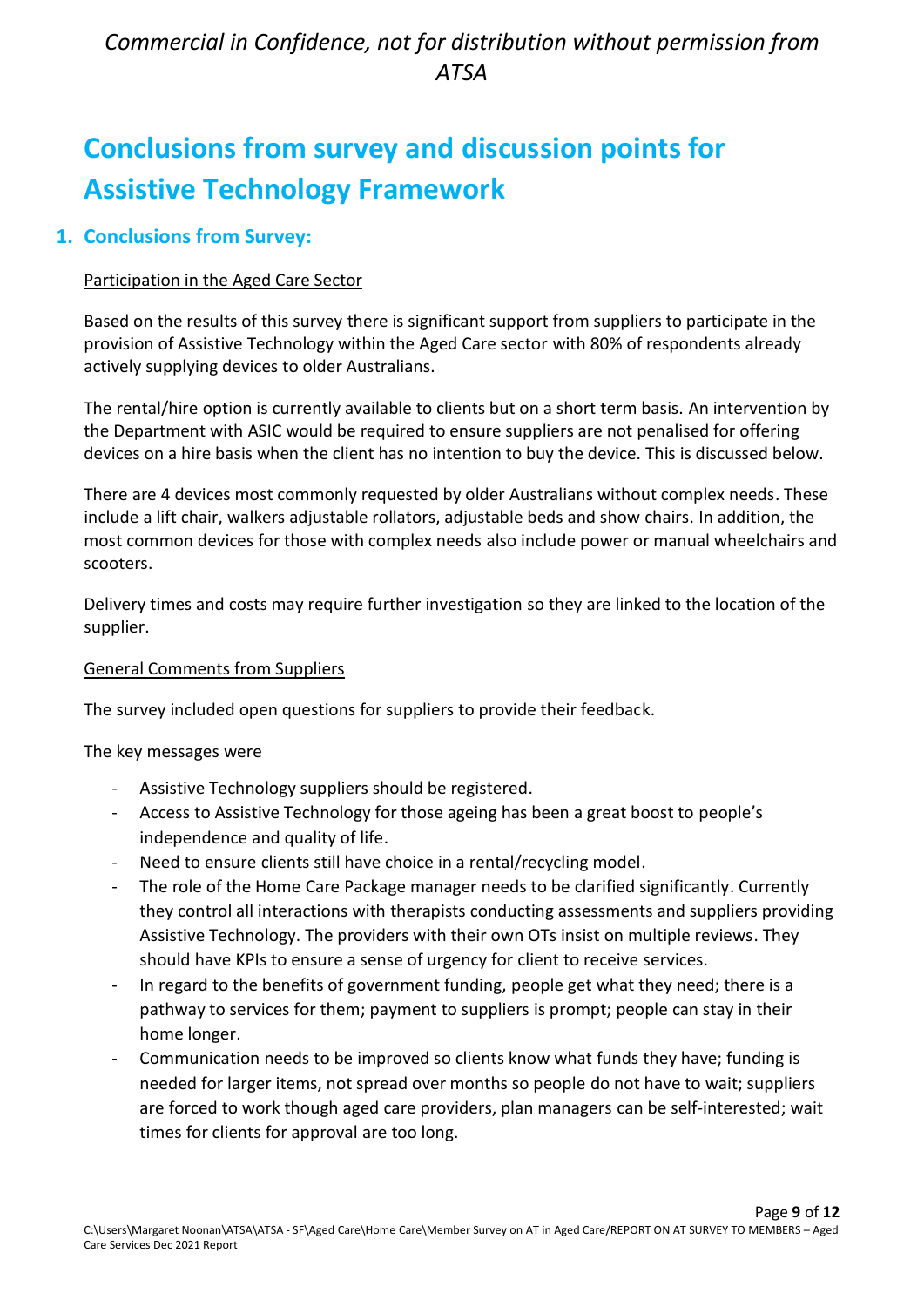## Building Capacity for suppliers to develop hire/rental model to reissue Assistive Technology in Aged Care

When those who indicated they currently do not have capacity to service devices before being reissued were asked what they required to build this capacity, the most common response was financial guarantees when equipment is damaged or not returned. This is the current model under the NDIS and it is recommended this being extended to the Aged Care sector as a way of encouraging suppliers to participate in this market segment and to ensure sustainability of Assistive Technology.

## **2. Discussion Points:**

## Payment plans for older Australians

To date only one supplier has identified that they have a financial partner who can work with clients to organise an agreed financial payment plan for the purchase of Assistive Technology. More suppliers may need to look at this option to assist them in developing a monthly payment plan for the purchase of Assistive Technology under the current monthly Home Care model.

## Hire/rental

While a number of suppliers are already engaged in the hire and rental offering to clients, a significant issue has been raised by suppliers outside of this survey process. If suppliers offer a hire/rental model with no intent to include the intent by the client to purchase the device, they have to obtain a credit licence.

The Regulatory Guide 203 from ASIC states:

" RG 203.12 The National Credit Code applies only to credit that is: (a) provided to a natural person or strata corporation (i.e. a consumer); (b) provided wholly or predominantly for: (i) personal, household or domestic purposes; or (ii) residential property investment; Note: See RG 203.20 for the definition of 'predominantly.' (c) charged for, or may be charged for, by the credit provider; and REGULATORY GUIDE 203: Do I need a credit licence? © Australian Securities and Investments Commission October 2017 Page 7 (d) provided in the course of carrying on a business of providing credit in this jurisdiction (i.e. Australia) or as part of, or incidental to, any other business of the credit provider carried on in this jurisdiction."

"RG 203.15 Under the National Credit Code, a consumer lease is a contract for the hire of goods that is entered into by a natural person or strata corporation (i.e. a consumer) and under which the consumer does not have a right or obligation to purchase the goods."

This regulatory requirement in the situation where assistive technology is rented or hired with no intent to buy, puts additional cost, reporting and accreditation obligations on to members and discourages participation in the supplier of Assistive technology on this basis. It is possible for an exemption to be requested from ASIC by the Department.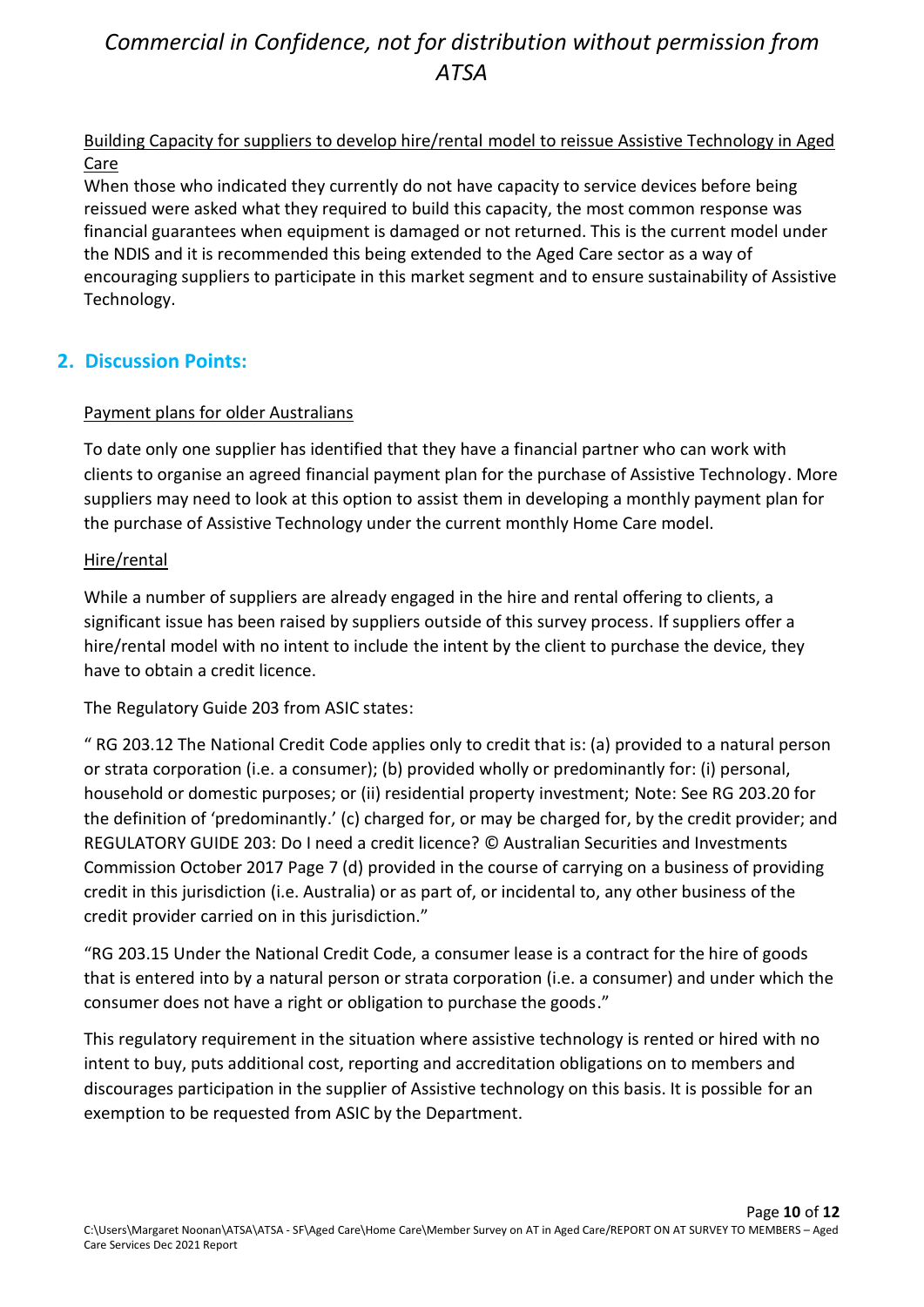#### Second Hand Assistive Technology

In various discussions in response to consultation papers from the NDIS, the issue of unwanted assistive technology has been raised by ATSA, allied health professionals and engineering rehabilitation specialists. Note: This is particularly relevant in the second-hand market segment. ATSA is working on a separate position paper in regard to the market segment and has raised the management of quality and safety of second-hand products for consumers with the ACCC and the TGA.

#### Risks raised by suppliers for further discussion

The following risks have been raised by suppliers and will require further investigation:

- Suppliers could be in a loss situation of they sell assistive technology and the client passes away. This is addressed by the NDIS who guarantee payment for any losses that cannot be recovered.
- Return of Assistive Technology to supplier. The issue of the safe return of assistive technology has been raised in a number of discussions on the recent NDIS Consultation paper on Early Childhood Assistive Technology. Key issues for suppliers include:
- o Collection costs
- o Warehouse space for purchasing options where item is not owned by client or in the second hand model
- o Quality and Safety for older Australians should be the basis for the Assistive Technology Framework. Registered suppliers reissuing devices to have suitably qualified/experienced staff to work on Assistive Technology before being provided to clients.

## **Recommendation 1: Outright Purchase**

If the client or family buy the AT outright, there should be an option for a rebate to recover the cost from the Home Care package over a fixed period of time.

## **Recommendation 2: Hire**

ATSA recommends that the Department of Health, NDIS and Veteran's Affairs make a request to ASIC to have an exemption for registered suppliers to obtain a credit licence for the hire/rental of Assistive Technology.

Alternatively a low cost and compliance credit registration process would need be developed with ASIC.

## **Recommendation 3: Hire/lease to buy**

Need to confirm with ASIC that a credit licence will not be required if the contract includes an option to buy (also referred to in Recommendation 2).

The payment for the AT should be made directly from government to the supplier or from the client to the supplier. This will maximise the benefit of the Home Package to the client as the time from the Service Provider would not be added to the process of AT purchase.